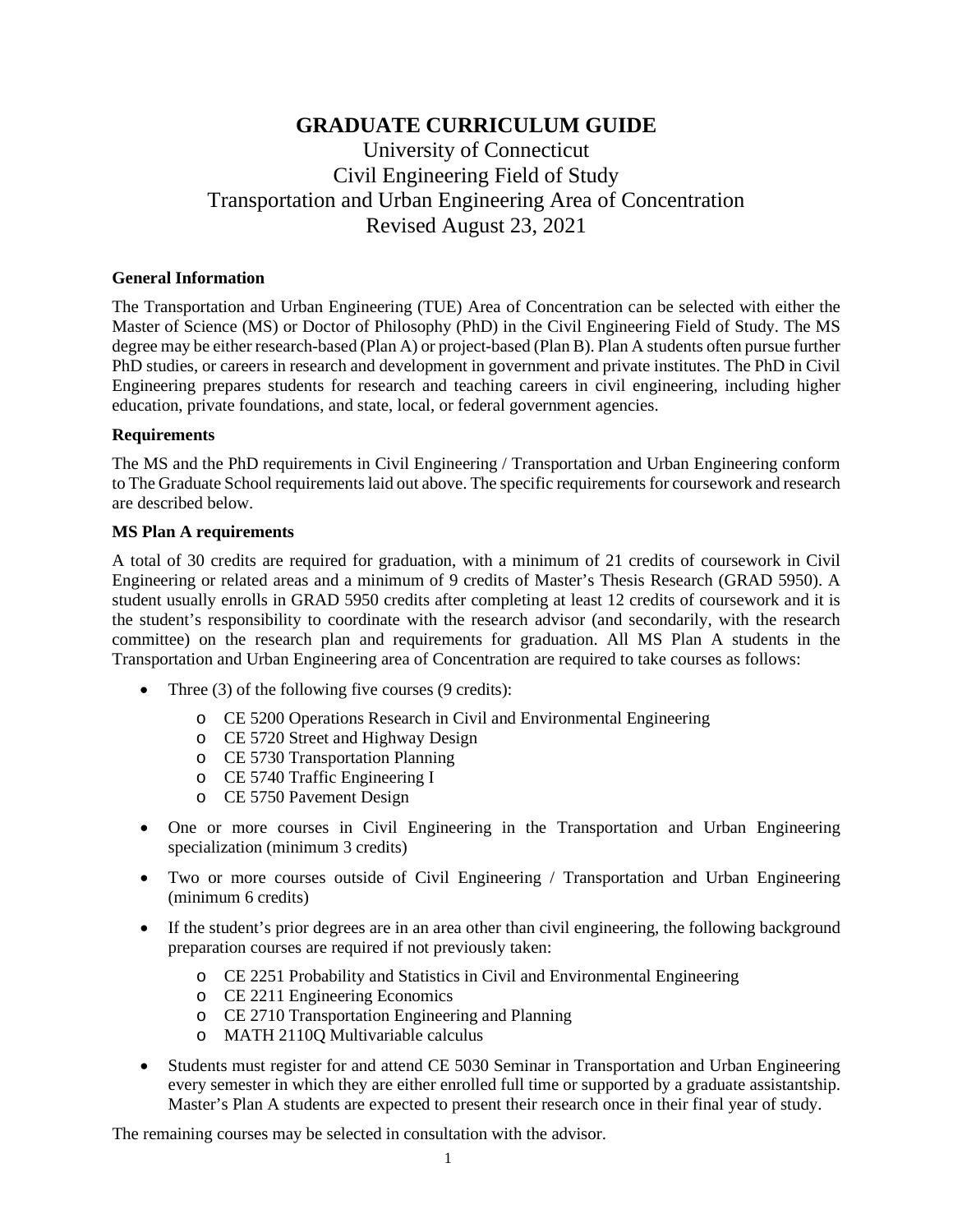A Plan A M.S. requires the submission of an M.S. Thesis, in the form of a submission-ready paper manuscript, and an oral defense for graduation. The oral defense fulfills the role of the final examination for the M.S. degree. The scope, content and length of the M.S. thesis results from the agreement between the research advisor and the student. An advisory committee of at least two additional faculty members will also evaluate the originality and quality of the thesis prior to graduation. In general, the thesis should present the methodology and results of novel, independent research conducted by the student. Thus, Plan A M.S. thesis cannot be solely literature reviews or replicate research already published in the scientific literature. As a standard, the M.S. thesis should constitute the basis for a journal paper submission and may be structured as such.

#### **MS Plan B requirements**

A total of 30 credits are required for Plan B Master's, with a minimum of 30 credits of coursework in Civil Engineering or related area, including 3 credits as a practice-oriented project taken as CE 5020 Graduate Independent Study in Civil Engineering. All MS Plan B students in the Transportation and Urban Engineering area of Concentration are required to take courses as follows:

- Three of the following five courses (9 credits):
	- o CE 5200 Operations Research in Civil and Environmental Engineering
	- o CE 5720 Street and Highway Design
	- o CE 5730 Transportation Planning
	- o CE 5740 Traffic Engineering I
	- o CE 5750 Pavement Design
- Two or more courses in Civil Engineering in the Transportation and Urban Engineering specialization (minimum 6 credits)
- Two or more courses outside of Civil Engineering / Transportation and Urban Engineering (minimum 6 credits)
- If the student's prior degrees are in an area other than civil engineering, the following background preparation courses are required if not previously taken:
	- o CE 2251 Probability and Statistics in Civil and Environmental Engineering
	- o CE 2211 Engineering Economics
	- o CE 2710 Transportation Engineering
	- o MATH 2110Q Multivariable calculus
- Students must register for and attend CE 5030 Seminar in Transportation and Urban Engineering every semester in which they are either enrolled full time or supported by a graduate assistantship.

The remaining courses may be selected in consultation with the advisor.

The final examination (oral exam) consists of an oral presentation of the CE 5020 final master's project to a faculty examination committee, followed by questions from the committee. The project report must be delivered to the examination committee two weeks before the date of the final examination.

#### **PhD requirements**

#### **Coursework**

If a student is admitted to the Ph.D. program with only a B.S. degree, at least 30 credits of coursework are required. If the student has a M.S. degree, the minimum requirement is 15 credits beyond the M.S, degree. All Ph.D. students are required to take or demonstrate proficiency in the following courses prior to taking the General Exam:

- Three of the following five courses:
	- o CE 5200 Operations Research in Civil and Environmental Engineering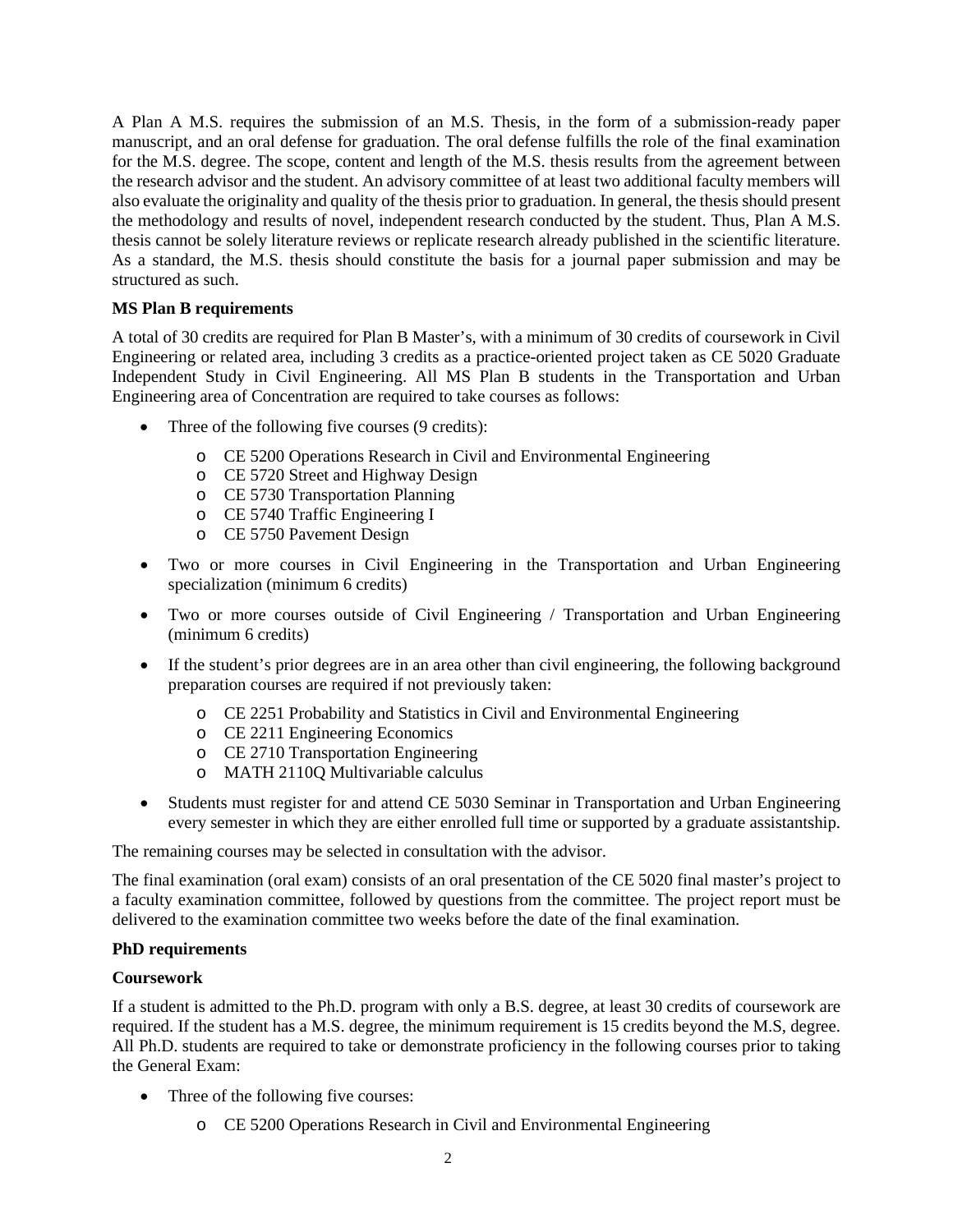- o CE 5720 Street and Highway Design
- o CE 5730 Transportation Planning
- o CE 5740 Traffic Engineering I
- o CE 5750 Pavement Design
- If the student's prior degrees are in an area other than civil engineering, the following background preparation courses are required if not previously taken:
	- o CE 2251 Probability and Statistics in Civil and Environmental Engineering
	- o CE 2211 Engineering Economics
	- o CE 2710 Transportation Engineering
	- o MATH 2110Q Multivariable calculus
- Students must register for and attend CE 5030 Seminar in Transportation and Urban Engineering every semester in which they are either enrolled full time or supported by a graduate assistantship. PhD students are expected to present their research once each academic year.

The advisory committee may substitute the above with equivalent courses. The remaining credits may be taken in one of the three areas of concentration with courses selected in consultation with the advisory committee.

#### **Steps for Graduation**

There are five steps to graduation as outlined below. Please note that these represent specific requirements in addition to Graduate School and Civil Engineering program requirements. Note that the Graduate School requires at least five (5) faculty to participate in the General Exam and the Final Exam for the PhD. Not all of these faculty need to be members of the students' advisory committee.

#### **1. Plan of Study**

- For a student admitted to the Ph.D. program with a previously earned M.S., the POS must be filed within the first 2 semesters (or before completion of 12 credits of coursework)
- For a student admitted to the Ph.D. program without a previously earned M.S., the POS must be filed within the first 4 semesters (or before completion of 18 credits of coursework)
- The Plan of Study must be signed by the student, major advisor and at least two associate advisors selected by the student in consultation with the advisor.

#### **2. General Exam**

In addition to the requirements established by the CEE department, students enrolled in the TUE concentration area must complete all course requirements before the general exam can be taken. This is usually after four semesters of PhD study. The TUE faculty administer the exam on request by a student annually.

The General Examination for TUE is given in three parts:

- First, a written exam testing the student on TUE fundamentals. The written portion of the exam consists of four questions, one each from the three selected Transportation Core courses, and one from the area of emphasis outside of CE/Transportation. The exam is four hours long and each part may be open or closed book according to the examiner's decision.
- Second, a take home exam that evaluates the student's ability to carry out independent research in the field of study. Each student will be assigned an open-ended problem in an area closely aligned with the student's potential dissertation topic. As part of the narrative, the student is expected to formulate a hypothesis, carry out a literature review, describe a study approach, identify analysis techniques, and discuss potential results. The student would have two days to complete this take home exam.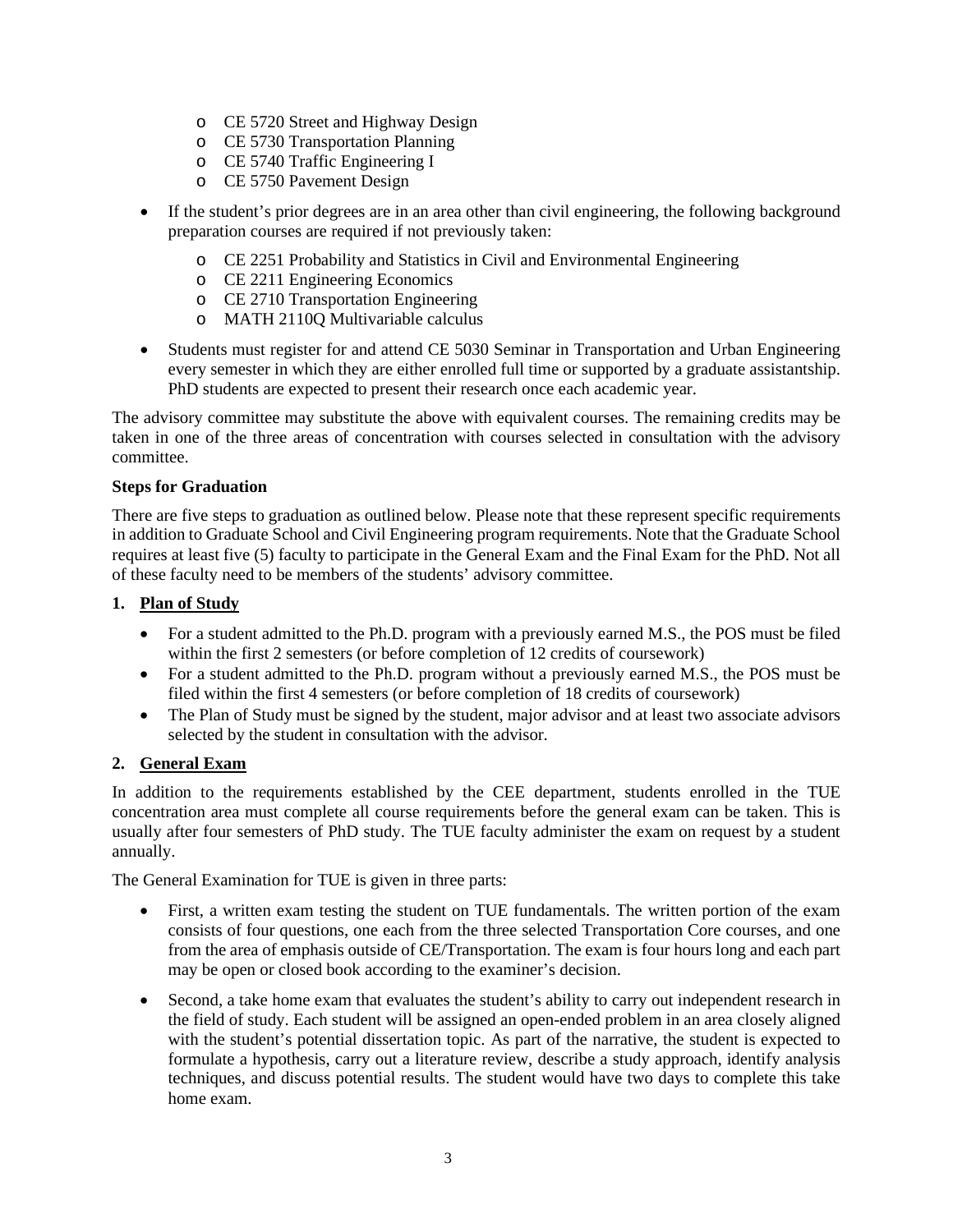• Third, an oral presentation presenting the student's solution to the open-ended problem assigned in the second part of the general exam. In the oral portion, the student makes a 20-minute presentation of the response and answers questions about this proposal (part 2 of the general exam) and the answers to the written questions (part 1 of the general exam).

The timing of the three parts is as follows:

- One week before the written portion is administered; the examiners announce whether each part will be open or closed book.
- The independent research problem is assigned on the day of the written exam. The student is expected to submit a response within two days.
- The oral presentation will be held within a week after the part 2 response is due.

#### **3. Dissertation Research Proposal Defense**

- First, the student must submit a proposal narrative. This narrative should include the following in a format that works well for the chosen topic: 1) introduction setting the context and motivation for the proposed research, 2) a review of relevant background literature, 3) clear description of the proposed study design and methodology, 4) expected contributions from the research, and 5) conclusion summarizing the proposed work.
- Second, the student presents their proposal to the advisory committee and two external reviewers in a 20-minute presentation of the research proposal and answers questions about this proposal.
- It is recommended that the dissertation proposal is submitted for approval in the semester after a student passes the General Exam, but the maximum time is one year after passing the General Exam.

#### **4. Publications**

In addition to Graduate School requirements, at the time of degree completion the Civil Engineering Program requires that a Ph.D. student must prepare three journal papers: At least 1 published or in press, 1 accepted and 1 submitted for journal publication. However, it is important that the three papers together address a larger, coherent research question (as outlined in the Dissertation Proposal above) and that they are not isolated bodies of work.

#### **5. Dissertation Defense**

- First, the student must submit a written dissertation. For the written dissertation, the three papers can be woven together with introduction and conclusion sections to submit as an integrated Ph.D. dissertation. The Ph.D. dissertation must be submitted to the advisory committee 14 days prior to the date of the defense.
- Second, the student appears for an oral dissertation defense. The student makes a presentation about the dissertation work of about 30 minutes in length. The dissertation defense can be scheduled a minimum of 6 months after the proposal defense. First the student must complete and submit the CEE PhD Checklist Form. Once the Checklist Form has been submitted, the student may work with CEE Department staff to find a room and time for the defense.

## **GRADUATE SCHOOL RULES APPLYING TO ALL PROGRAMS**

#### **Course Rules**

- Up to 6 credits of 3000 & 4000-level courses (that are not open to sophomores) may be applied towards any graduate degree.
- Up to 6 credits of courses taken as a non-degree student may be applied towards any graduate degree.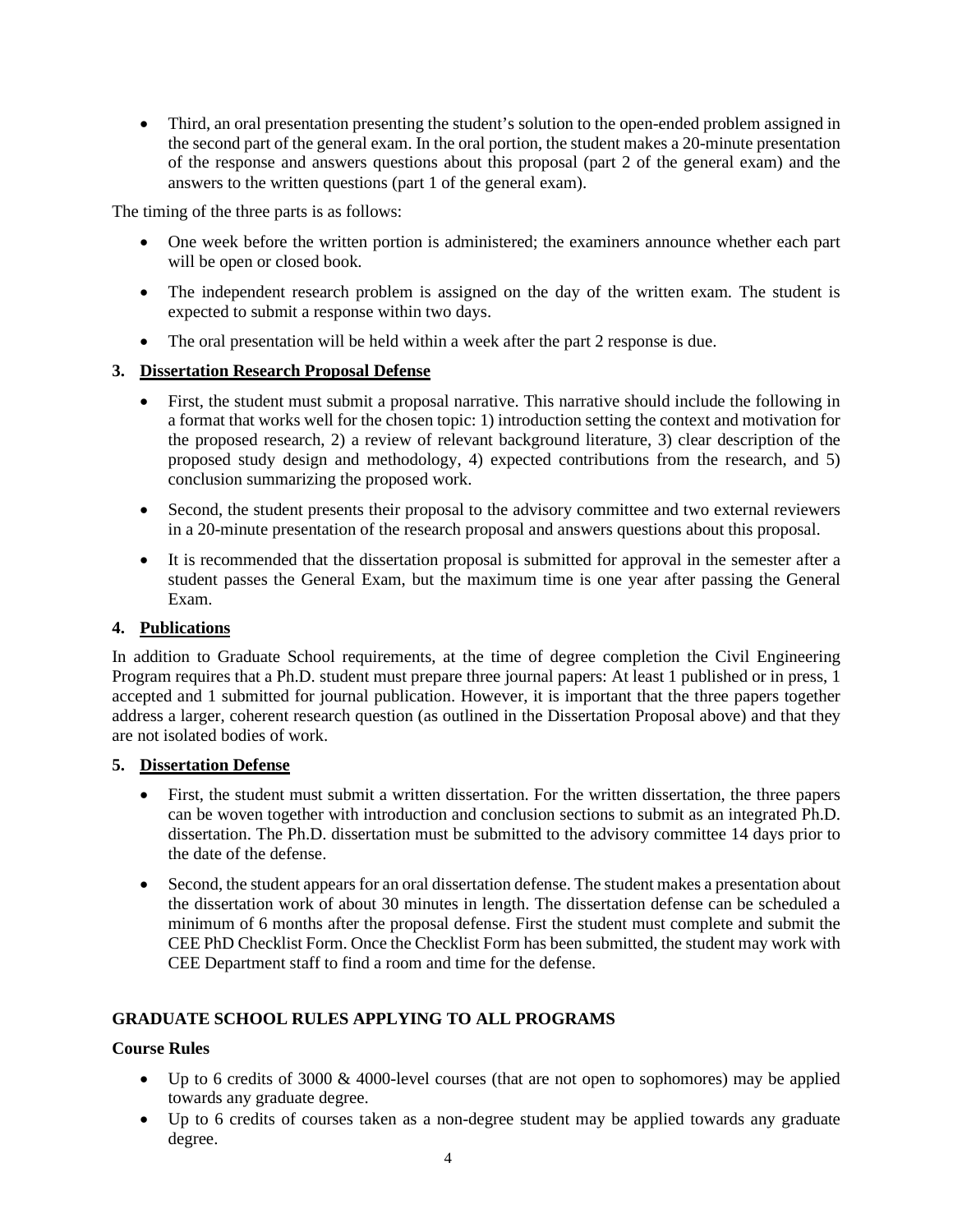#### **Provisional Status**

- If a student is admitted with an undergraduate GPA under 3.0, he/she is admitted under Provisional Status.
- If a matriculated graduate student's GPA drops below 3.0, he/she goes into Provisional Status.
- While registered under Provisional Status, a student is **not eligible to receive funding as a Graduate Assistant and cannot graduate.**
- To go off Provisional Status, a student must complete 12 credits of graduate level courses with at least a 3.0 GPA.

#### **Continuous Registration**

- You must maintain uninterrupted registration with the Graduate School every semester until you complete your degree requirements. Your options are:
	- o Registration in courses or GRAD 5950/6950, subject to tuition charge (unless tuition is waived because you are supported as a GA).
	- o 0 credit "continuous registration" in GRAD 5998/5999/6998/6999, subject only to registration fees.
- If you fail to matriculate under one of these options, your registration status will lapse and your advisor will have to petition to reinstate your registration in order to complete your degree. You will incur additional penalty fees, as well as paying all fees for semesters in which you should have been registered.

## **THE THESIS AND DISSERTATION**

#### **Content & Format**

- The format of the thesis or dissertation must conform **exactly to Graduate School regulations**. Your thesis or dissertation will not be accepted if any of these rules are violated. The graduate school website provides these rules. We recommend that you ask another student or your advisor for a sample of a thesis or dissertation that was accepted as an example if you are unsure how to interpret the rules.
- The thesis or dissertation must constitute original work by the student resulting in groundbreaking, seminal findings in the field of study, which are presented in an oral final examination according to Graduate School regulations.
- The literature review must be exhaustive and clearly show how the thesis or dissertation builds significantly on previous research. Simply itemizing the content of each background paper is not adequate; all papers discussed in a literature review must be tied together and explicitly related to the research topic.
- It is necessary to demonstrate the contributions of the research in the conclusions.
- The Civil Engineering field of study offers the option of preparing the dissertation as a series of peer-reviewed journal papers. The TUE faculty recommends that students follow this format.

#### **Timing**

- The time to write an MS thesis is usually about 2 to 3 semesters; for a PhD dissertation, usually about 5 to 8 semesters.
- Revisions to an individual thesis or dissertation chapter will take at least six (6) weeks from the first time a complete draft is provided to the major advisor. Students are encouraged to provide drafts one section or chapter at a time when possible, as soon as the work documented is completed.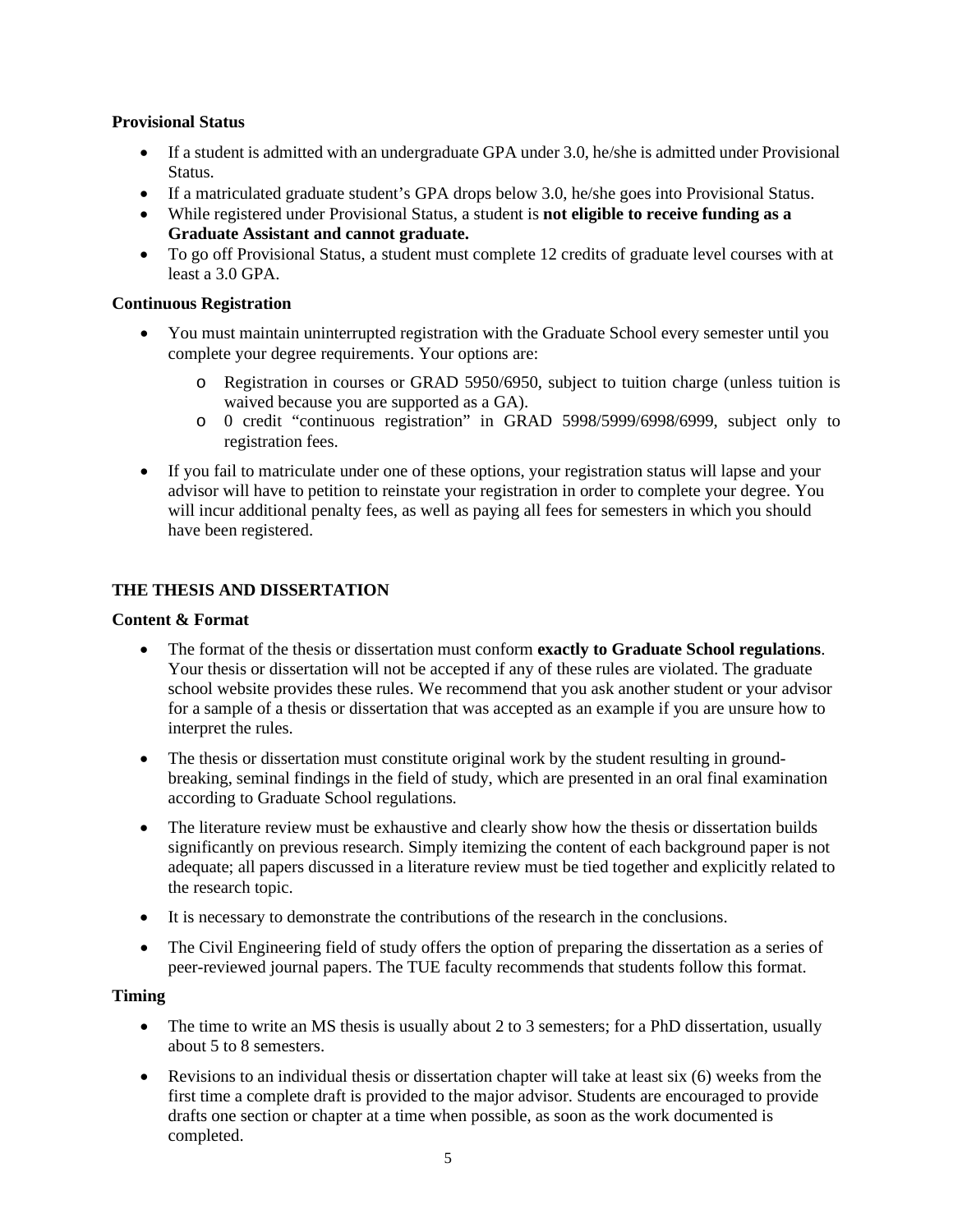- Once the major advisor is satisfied the thesis or dissertation is ready, a copy is provided to each member of the final exam committee, which consists of the major advisor and two associate advisors, and two additional faculty (five total) for a PhD dissertation. A final examination date and time is set at least two weeks from the time the copies are provided to the examination committee.
- Note that the Graduate School requires several additional requirements, including a form that must be signed by the Advisory Committee one week before the date of the defense.

# **Table 1: COURSE PROGRAM**

| <b>Background Preparation</b> <sup>1</sup><br>CE 2211 Engineering Economics | <b>CE/Transportation &amp; Systems Specialization</b><br>CE 5090 Sustainable & Resilient Infrastructure |
|-----------------------------------------------------------------------------|---------------------------------------------------------------------------------------------------------|
| CE 2251 Probability & Statistics in CEE                                     | <b>Systems</b>                                                                                          |
| CE 2710 Transportation Engineering                                          | CE 5090 Advanced Modeling and Simulation in Civil                                                       |
| MATH 2110Q Multivariable calculus                                           | and Transportation Systems                                                                              |
| <b>Transportation Core</b> <sup>1</sup>                                     | CE 5570 Bituminous Materials                                                                            |
| CE 5200 Operations Research in CEE                                          | CE 5715 Sustainable Transportation                                                                      |
| CE 5720 Highway Engineering - Design                                        | CE 5725 Transportation Safety                                                                           |
| CE 5730 Transportation Planning                                             | CE 5735 Public Transportation Systems                                                                   |
| CE 5740 Traffic Engineering I                                               | CE 6725 Statistical and Econometric Methods for                                                         |
| CE 5750 Pavement Design                                                     | <b>Transportation Data Analysis</b>                                                                     |
|                                                                             | CE 6730 Travel Demand Forecasting                                                                       |
|                                                                             | CE 6735 Transportation Network Analysis                                                                 |
|                                                                             | CE 6740 Traffic Engineering II                                                                          |
| <b>Suggested Courses outside CE/Transportation</b>                          |                                                                                                         |
| <b>Chemical Engineering (CHEG)</b>                                          | Civil Engineering (CE)                                                                                  |
| 5336 Optimization                                                           | 5125 Reliability for Engineers                                                                          |
| 5367 Polymer Rheology                                                       | 5130 Numerical methods in Civil Engineering                                                             |
| 5368 Polymer Rheology and Processing Laboratory                             | 5164 Finite Element Methods in Applied Mechanics I                                                      |
| 5358 Composite materials                                                    | 5166 Finite Element Methods in Applied Mechanics II                                                     |
| 5352 Polymer Properties                                                     | 5541 Advanced Soil Mechanics                                                                            |
|                                                                             | 5544 Geosynthetics in Geotechnical Design                                                               |
| Communication (COMM)                                                        | Computer Science and Engineering (CSE)                                                                  |
| 5100 Persuasion Theory and Research                                         | 5500 Algorithms                                                                                         |
| 5120 Communication Campaigns                                                | 5506 Computational Complexity                                                                           |
| Economics (ECON)                                                            | 5705 Discrete Optimization                                                                              |
| 5201 Microeconomics I                                                       | 5713 Data Mining                                                                                        |
| 5202 Macroeconomics I                                                       | 5717 Big Data Analytics                                                                                 |
| 5301 Mathematical Economics                                                 | 5820 Machine Learning                                                                                   |
| 5311-5312 Applied Econometrics I-II                                         |                                                                                                         |

<span id="page-5-0"></span><sup>1</sup> Equivalent courses taken prior to entering the program may be substituted. For CE 2710, any engineering design course is acceptable.